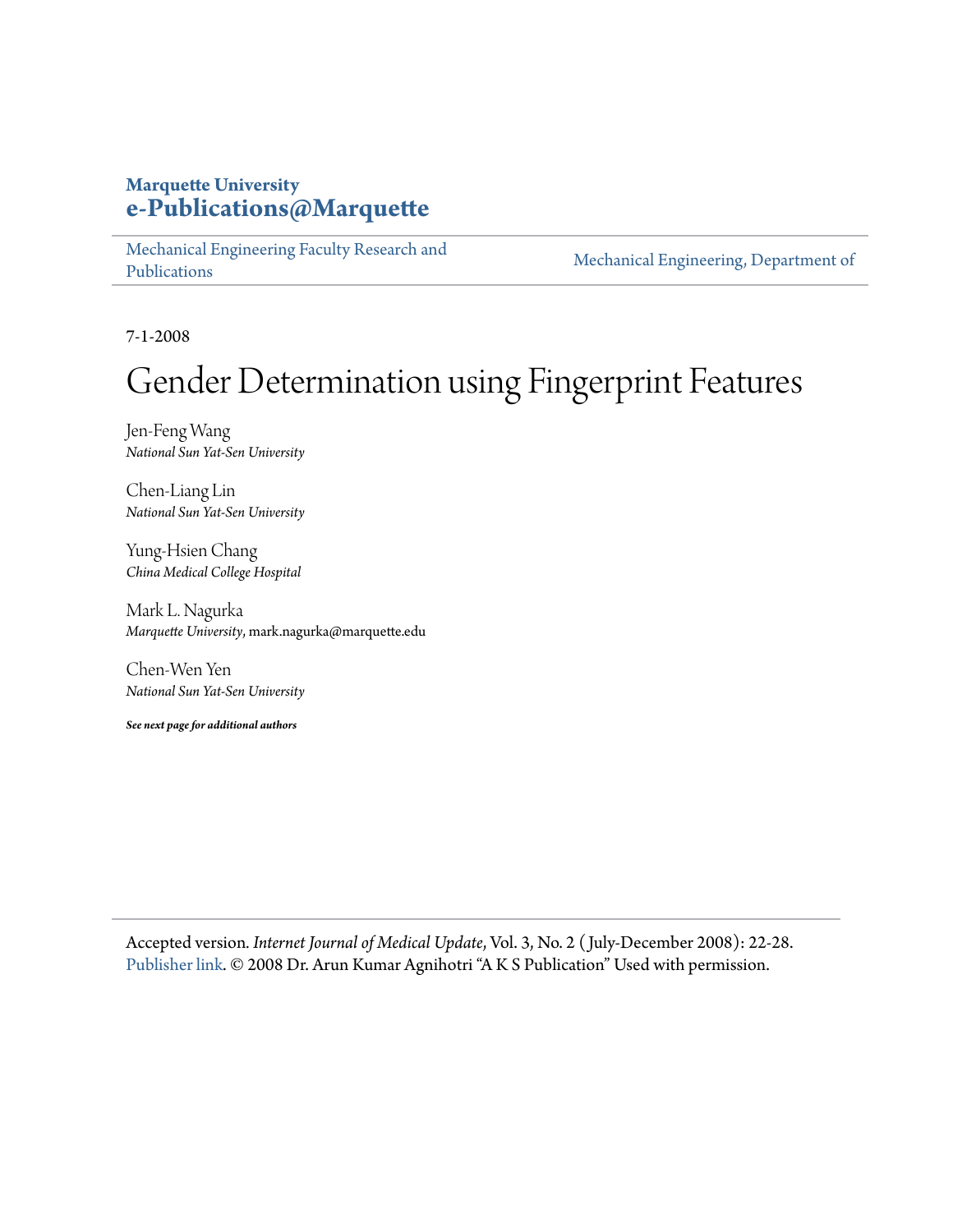#### **Authors**

Jen-Feng Wang, Chen-Liang Lin, Yung-Hsien Chang, Mark L. Nagurka, Chen-Wen Yen, and Chinson Yeh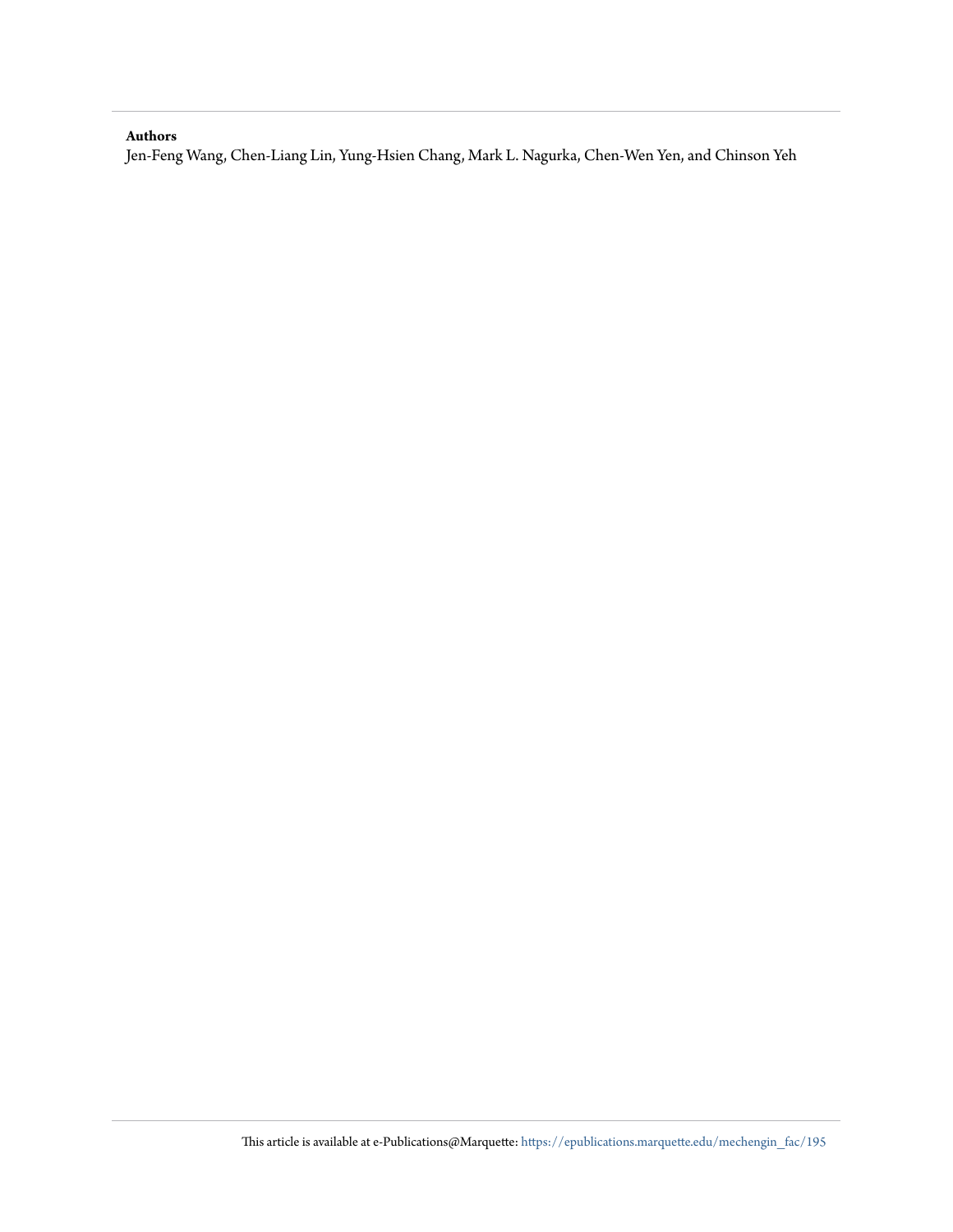*Internet Journal of Medical Update*, Vol. 3, No. 2 (2008): 22-28. [Publisher link.](https://www.akspublication.com/paper04_jul-dec2008.htm) This article is © AKS Publications and permission has been granted for this version to appear in [e-Publications@Marquette.](http://epublications.marquette.edu/) AKS Publications does not grant permission for this article to be further copied/distributed or hosted elsewhere without the express permission from AKS Publications.

# GENDER DETERMINATION USING FINGERTIP FEATURES

# Mark L. Nagurka

Department of Mechanical Engineering, Marquette University, Milwaukee, WI

### Jen-Feng Wang

Department of Mechanical and Electromechanical Engineering, National Sun-Yat Sen University, Kaohsiung, Taiwan

### Chen-Liang Lin

Department of Mechanical and Electromechanical Engineering, National Sun-Yat Sen University, Kaohsiung, Taiwan

# Yung-Hsien Chang

China Medical College Hospital, Taichung, Taiwan

### Chen-Wen Yen

Department of Mechanical and Electromechanical Engineering, National Sun-Yat Sen University, Kaohsiung, Taiwan

### Chinson Yeh

Department of Mechanical and Electromechanical Engineering, National Sun-Yat Sen University, Kaohsiung, Taiwan

# Abstract

Several previous studies have investigated the gender difference of the fingerprint features. However, regarding to the statistical significance of such differences, inconsistent results have been obtained. To resolve this problem and to develop a method for gender determination, this work proposes and tests three fingertip features for gender determination. Fingerprints were obtained from 115 normal healthy adults comprised of 57 male and 58 female volunteers. All persons were born in Taiwan and were of Han nationality. The age range was18-35 years. The features of this study are ridge count, ridge density, and finger size, all three of which can easily be determined by counting and calculation. Experimental results show that the tested ridge density features alone are not very effective for gender determination. However, the proposed ridge count and finger size features of left little fingers are useful, achieving a classification accuracy of 75% (P-value<0.001) and 79% (P-value<0.001), respectively. The best classification result of 86% accuracy is obtained by using ridge count and finger size features together. This paper closes with a discussion of possible future research directions.

Keywords: Gender determination; Fingerprint; Dermatoglyphic; Sex determination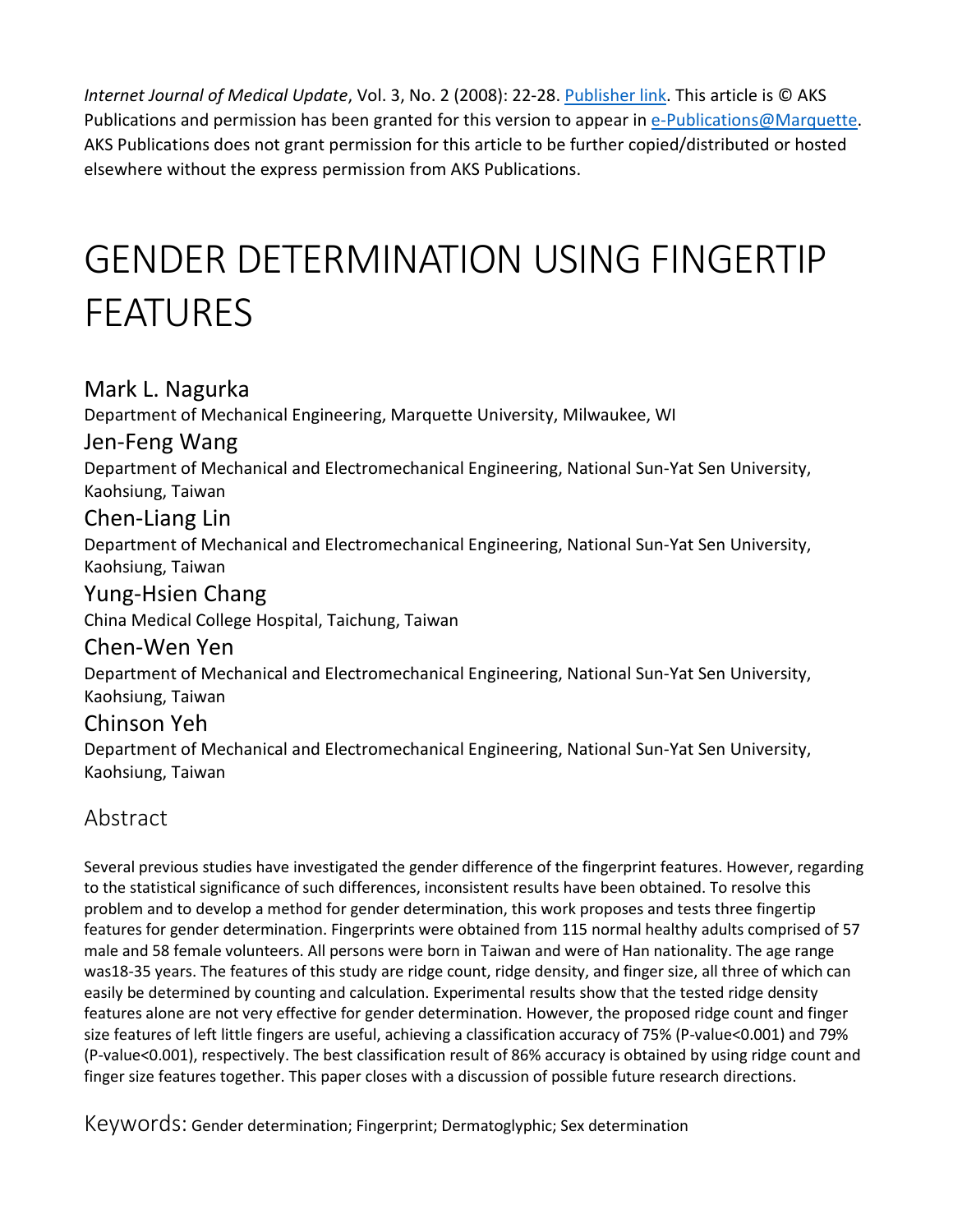# Introduction

Many human body features have been used to estimate sex/gender. Some of recent examples include foot print ratio,**<sup>1</sup>** metatarsals,**<sup>2</sup>** humerus,**<sup>3</sup>** long bones of the arm,**<sup>4</sup>** foot shape,**<sup>5</sup>** femoral head,**<sup>6</sup>** foot and shoe dimensions,**<sup>7</sup>** patella,**<sup>8</sup>** teeth,**<sup>9</sup>** and radial and ulnar bone lengths.**<sup>10</sup>**Due to their uniqueness and immutability, fingerprints are also one of the most commonly employed biometric features.**<sup>11</sup>** Fingerprints have become increasingly popular for personal identification and verification in applications including banking security and physical access control. Despite many well developed fingerprint matching techniques and a wide range of biometric applications, a reliable fingerprint based gender determination method does not seem to be available.

Although it has been found that males tend to have more ridge counts than females,**12-15** inconsistent results have been obtained with regard to the statistical significance of this sex difference.**16-18** It has also been shown that women tend to have a higher ridge density (ridge counts divided by the size of the corresponding fingertip area) than men but the sex determination accuracy of this feature does not seem to be very satisfactory.**<sup>19</sup>**

The size of the fingertip has a strong relationship to the values of ridge counts and ridge density. If males have more ridge counts and smaller ridge densities than females, then the finger size difference between males and females should be more significant than the features of ridge count and ridge density.

This work introduces and investigates gender determination methods based on finger related features. To achieve this goal, a new ridge count criterion is proposed that accounts for more ridges than the conventional approach. In addition, instead of comparing the total ridge count of the hands, ridge count on a finger-to-finger basis is explored. Finally, the potential of finger size for sex discrimination is investigated. Experimental results demonstrate the effectiveness of the proposed features for gender determination.

# Material and Method

In this work, fingertip images were obtained from 115 normal healthy adults comprised of 57 male and 58 female volunteers. All persons were born in Taiwan and were of Han nationality. The age range was18-35 years.

Traditionally, fingerprints have been extracted by creating an inked impression of the fingertip on paper. However, this acquisition procedure is sensitive to environmental factors and skin condition.**<sup>20</sup>** Since many fingerprint images acquired this way are of poor quality, this work relies on fingertip images captured using a digital camera (Canon G3, resolution 2272 ´ 1702 pixels). **Figure 1** gives an example of such an image. (Based on our experience, taking pictures of thumbs is much more time consuming than other fingers. As such, this work has not studied images from thumbs.)

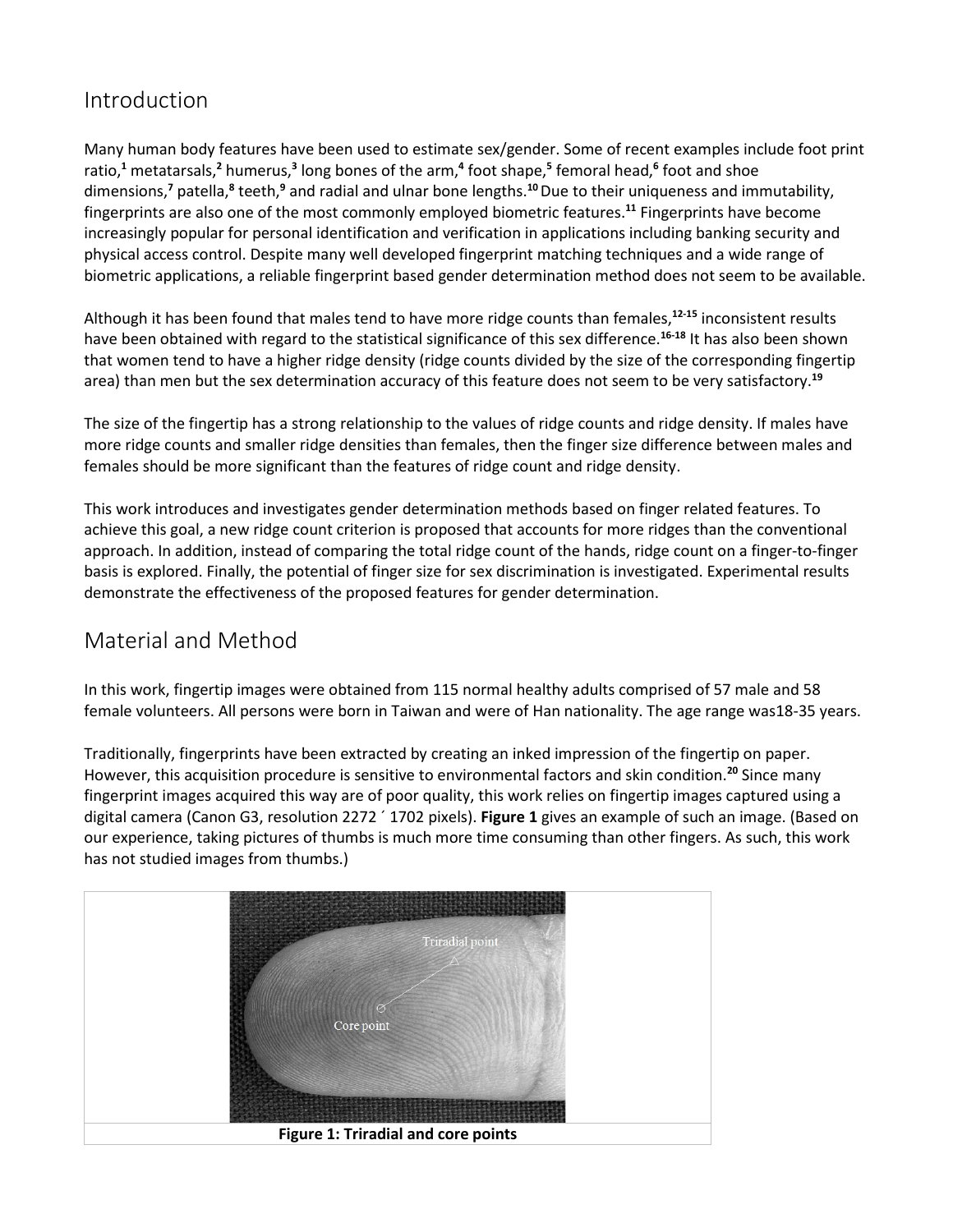Ridge count is traditionally defined as the number of ridges intersected by a line between the triradial points (also called the delta point) and the core point. The core is the topmost point of the innermost curving ridge and the triradius is defined as the meeting place of three dermal lines that make angles of approximately 120° with one another, as shown in **Figure 2**.



This ridge count measure has several weaknesses. First, some fingers have no triradial points and other fingers may have more than one. Second, due to the randomness of the locations of the core and triradial points and the fact that the line that joins these two points only covers a small portion of the fingertip, it is questionable whether the traditional ridge count measure can reliably represent the overall ridge count of the finger. To remedy these problems, the ridge count feature used in this work is determined by the following procedure:

- From the image captured by the digital camera, segment the finger by finding the skin-color region of the image.
- Based on the boundary of the segmented finger region, determine a symmetrical axis for the finger.
- Draw a line passing through the core point that is perpendicular to the symmetrical axis determined in the previous step.
- Determine the line segment of interest by first finding the intersection of the line drawn in the previous step and the segmented finger region obtained in step 1.
- Shorten the line segment of interest by removing 5% of its length from both ends of the line since in such regions the finger surface often varies rapidly, making accurate ridge counting rather difficult.
- Determine the ridge count by counting the number of ridges along the line segment from the previous step.
- Determine the length of the line segment of interest. Note that this work uses this length to characterize the size of the finger.

With the exception of core point detection and ridge number counting, the procedure can be executed automatically using a computer program. The line segment employed in this work, as shown in **Figure 2**, intersects the entire finger. Consequently, the number of ridges obtained by the proposed approach is considerably larger than that found conventionally. It is posited that the proposed ridge count measure can characterize the ridge count of the entire finger and offers a more meaningful metric.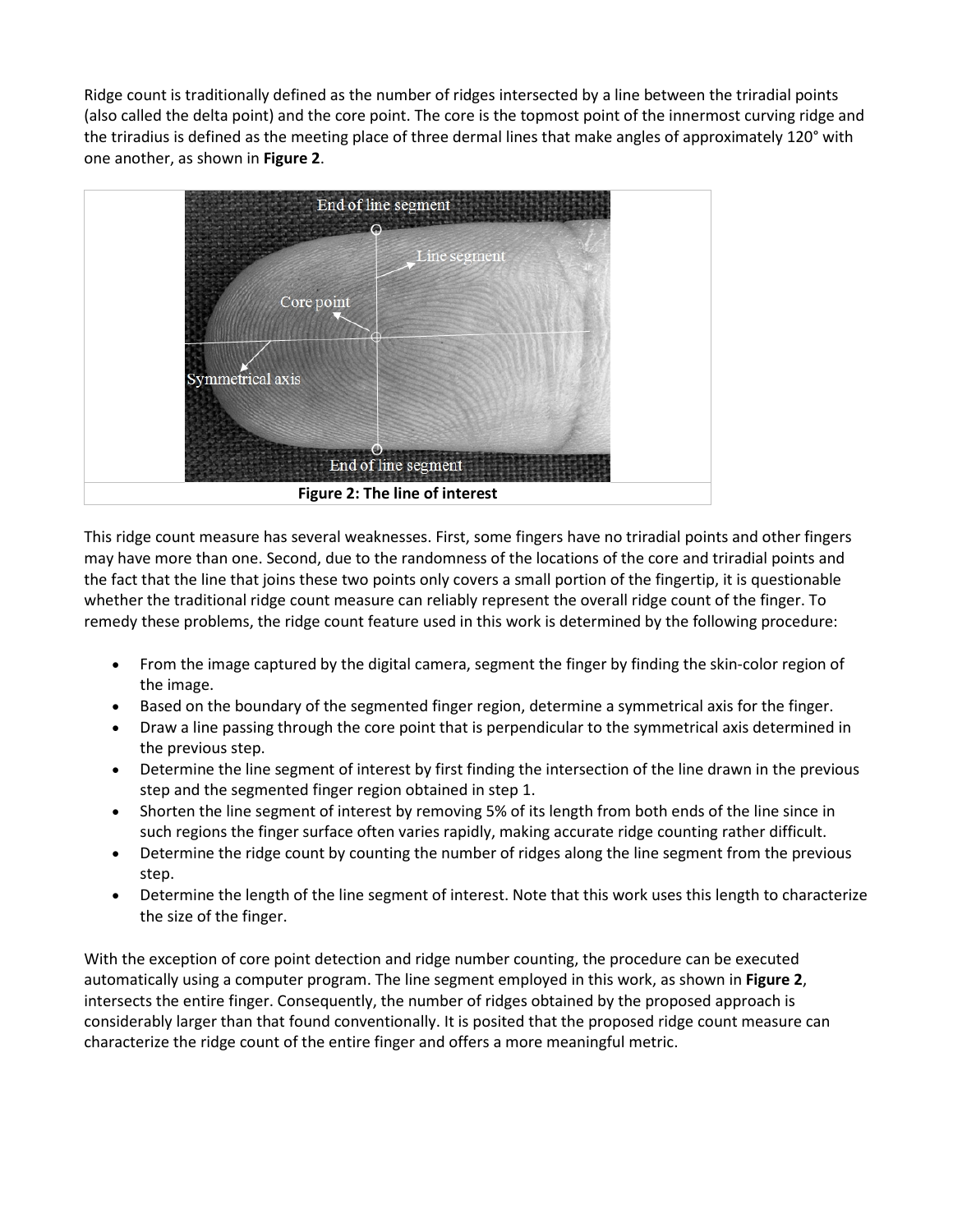# Results

The proposed features were tested by performing a series of gender discrimination experiments. With the multilayered perceptron (MLP) as the classifier,**<sup>21</sup>** the dataset was divided into training, validation and testing subsets with an 8:1:1 ratio. The training subset is used to adjust the connection weights of the MLP, the validation subset is used by the early-stop technique to avoid overfitting, and the testing subset is used to characterize the generalization accuracy of the MLP. For the sake of reliability, the training process was repeated 1000 times using randomly partitioned training, validation and testing subsets. The sample mean and standard deviation values of the testing subset classification accuracy are reported.

In presenting the experimental results, the index, middle, ring and little fingers of the right and left hands are represented by  $R_2$ ,  $R_3$ ,  $R_4$ ,  $R_5$ ,  $L_2$ ,  $L_3$ ,  $L_4$  and  $L_5$ , respectively. Symbols  $m_R$ ,  $m_L$  and  $m_B$  are used to signify the average of these fingers for right, left and both hands, respectively. In specific, they can be calculated by the following equations:

$$
m_R = \frac{1}{4} (R_2 + R_3 + R_4 + R_5)
$$
  
\n
$$
m_L = \frac{1}{4} (L_2 + L_3 + L_4 + L_5)
$$
  
\n
$$
m_B = \frac{1}{2} (m_R + m_L)
$$

The first part of the experiment tests the effectiveness of separate features, i.e., ridge count, ridge density, and finger size for gender determination. The results are summarized in **Tables 1, 2** and **3**.

| Table 1: Summary of results for ridge counts |       |      |        |      |                        |                |  |  |
|----------------------------------------------|-------|------|--------|------|------------------------|----------------|--|--|
| Finger                                       | Male  |      | Female |      | $P$ -value             | Classification |  |  |
|                                              | $\mu$ | σ    | $\mu$  | σ    |                        | Accuracy       |  |  |
| $L_2$                                        | 38.32 | 3.11 | 35.57  | 3.30 | $1.14\times10^{-5}$    | 66.57          |  |  |
| $L_3$                                        | 42.26 | 3.93 | 39.64  | 4.02 | $5.77 \times 10^{-4}$  | 59.75          |  |  |
| $L_4$                                        | 41.88 | 2.98 | 39.31  | 3.30 | $2.74 \times 10^{-5}$  | 62.05          |  |  |
| $L_5$                                        | 36.47 | 2.80 | 32.69  | 2.56 | $1.15 \times 10^{-11}$ | 74.95          |  |  |
| R <sub>2</sub>                               | 37.67 | 3.21 | 34.38  | 3.16 | $2.02\times10^{-7}$    | 65.15          |  |  |
| $R_3$                                        | 42.26 | 3.64 | 38.24  | 3.51 | $2.11 \times 10^{-8}$  | 68.85          |  |  |
| $R_4$                                        | 41.79 | 3.26 | 38.81  | 3.41 | $5.14 \times 10^{-6}$  | 64.49          |  |  |
| $R_5$                                        | 35.93 | 2.74 | 32.47  | 2.30 | $3.93\times10^{-11}$   | 72.00          |  |  |
| m <sub>L</sub>                               | 39.73 | 2.63 | 36.80  | 2.88 | $9.49\times10^{-8}$    | 67.87          |  |  |
| $m_R$                                        | 39.41 | 2.73 | 35.97  | 2.62 | $3.40\times10^{-10}$   | 72.08          |  |  |
| $m_B$                                        | 39.57 | 2.59 | 36.39  | 2.67 | $2.34\times10^{-9}$    | 69.95          |  |  |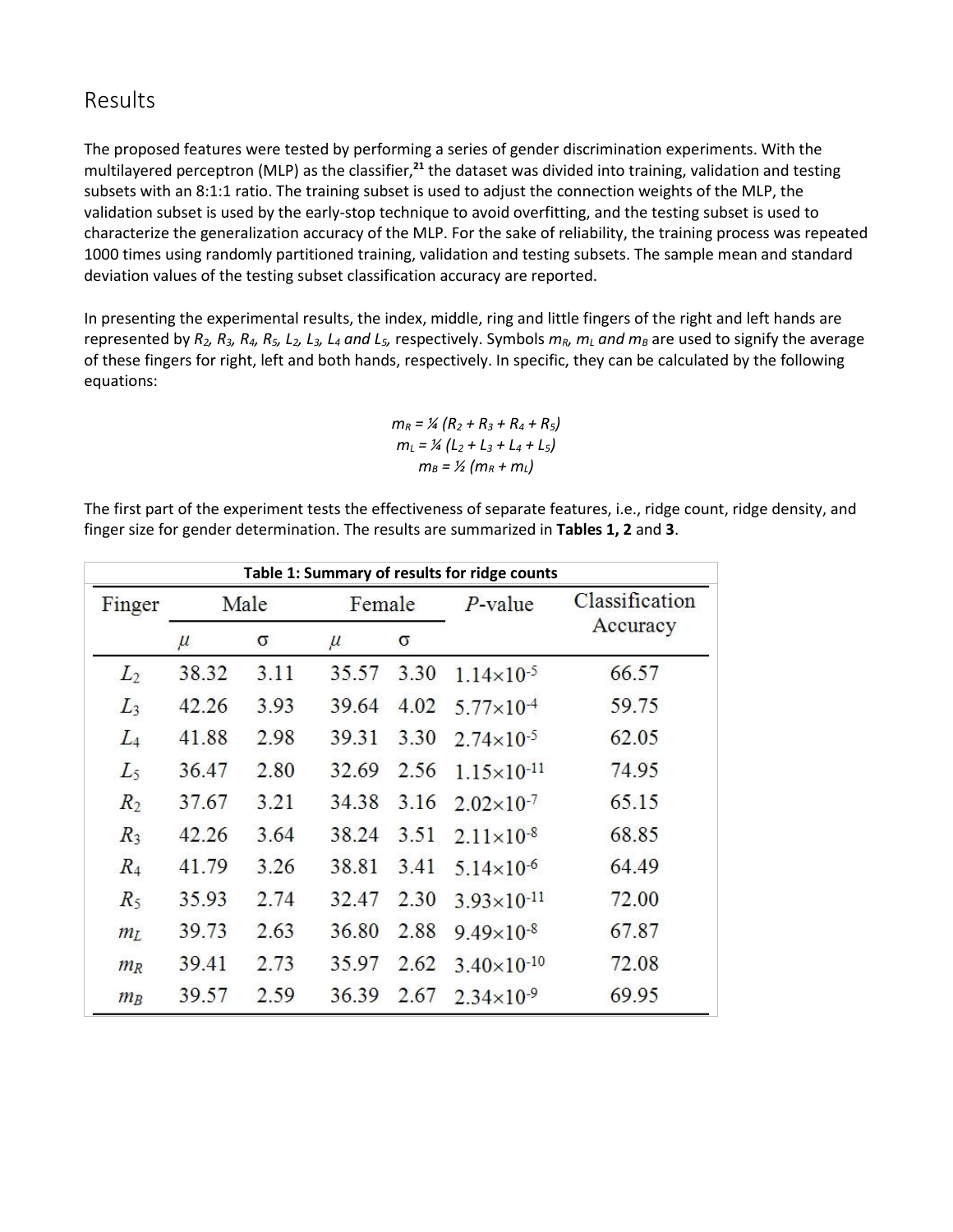|                |       |          |        |          | Table 2: Summary of results for ridge density (counts/mm) |                |
|----------------|-------|----------|--------|----------|-----------------------------------------------------------|----------------|
| Finger         |       | Male     | Female |          | $P$ -value                                                | Classification |
|                | $\mu$ | $\sigma$ | $\mu$  | $\sigma$ |                                                           | Accuracy       |
| $L_2$          | 2.18  | 0.20     | 2.20   | 0.24     | $5.03 \times 10^{-1}$                                     | 46.45          |
| $L_3$          | 2.33  | 0.27     | 2.39   | 0.28     | $2.36 \times 10^{-1}$                                     | 49.01          |
| $L_4$          | 2.44  | 0.23     | 2.51   | 0.24     | $8.12\times10^{-2}$                                       | 55.36          |
| $L_5$          | 2.37  | 0.24     | 2.41   | 0.25     | $4.91 \times 10^{-1}$                                     | 47.16          |
| $R_2$          | 2.07  | 0.21     | 2.05   | 0.24     | $7.34 \times 10^{-1}$                                     | 47.64          |
| $R_3$          | 2.25  | 0.24     | 2.23   | 0.26     | $6.22 \times 10^{-1}$                                     | 49.20          |
| $R_4$          | 2.37  | 0.26     | 2.43   | 0.26     | $2.08 \times 10^{-1}$                                     | 51.25          |
| $R_5$          | 2.31  | 0.21     | 2.33   | 0.23     | $5.71 \times 10^{-1}$                                     | 46.34          |
| m <sub>L</sub> | 2.33  | 0.20     | 2.38   | 0.23     | $2.24 \times 10^{-1}$                                     | 50.19          |
| $m_R$          | 2.25  | 0.20     | 2.26   | 0.22     | $7.65 \times 10^{-1}$                                     | 46.13          |
| $m_B$          | 2.29  | 0.20     | 2.32   | 0.22     | $4.33 \times 10^{-1}$                                     | 46.81          |
|                |       |          |        |          | Table 3: Summary of results for finger size (mm2)         |                |
| Finger         |       | Male     | Female |          | $P$ -value                                                | Classification |
|                | $\mu$ | $\sigma$ | $\mu$  | $\sigma$ |                                                           | Accuracy       |
| $L_2$          | 17.66 | 1.18     | 16.20  | 1.02     | $1.35 \times 10^{-10}$                                    | 70.78          |
| $L_3$          | 18.27 | 1.31     | 16.67  | 1.02     | $6.12\times10^{-11}$                                      | 74.21          |
| $L_4$          | 17.27 | 1.21     | 15.70  | 1.01     | $1.45 \times 10^{-11}$                                    | 75.92          |
| $L_5$          | 15.43 | 1.10     | 13.65  | 0.93     | $1.20\times10^{-15}$                                      | 79.01          |
| $R_2$          | 18.28 | 1.24     | 16.82  |          | 1.17 $2.34 \times 10^{-9}$                                | 69.98          |
| $R_3$          | 18.88 | 1.28     | 17.25  | 1.08     | $4.34\times10^{-11}$                                      | 73.62          |
| $R_4$          | 17.70 | 1.27     | 16.00  | 0.97     | $1.31\times10^{-12}$                                      | 77.74          |
| $R_5$          | 15.62 | 1.10     | 14.00  | 0.99     | $2.13\times10^{-13}$                                      | 75.91          |
| m <sub>L</sub> | 17.16 | 1.16     | 15.55  | 0.94     | $8.32\times10^{-13}$                                      | 75.20          |
| $m_R$          | 17.62 | 1.17     | 16.02  | 0.99     | $2.12\times10^{-12}$                                      | 75.48          |
| $m_B$          | 17.39 | 1.15     | 15.79  | 0.95     | $8.14\times10^{-13}$                                      | 74.88          |

Comparing the results of these three tables indicates that the finger size feature gives the best results. In particular, as demonstrated by **Table 3**, all of the tested finger size features achieve statistical significance (P < 0.001, two-sided t-test) and the best classification accuracy is about 79%. In addition, as shown by **Table 1**, the tested ridge count features all yield statistically significant results. However, their classification accuracy is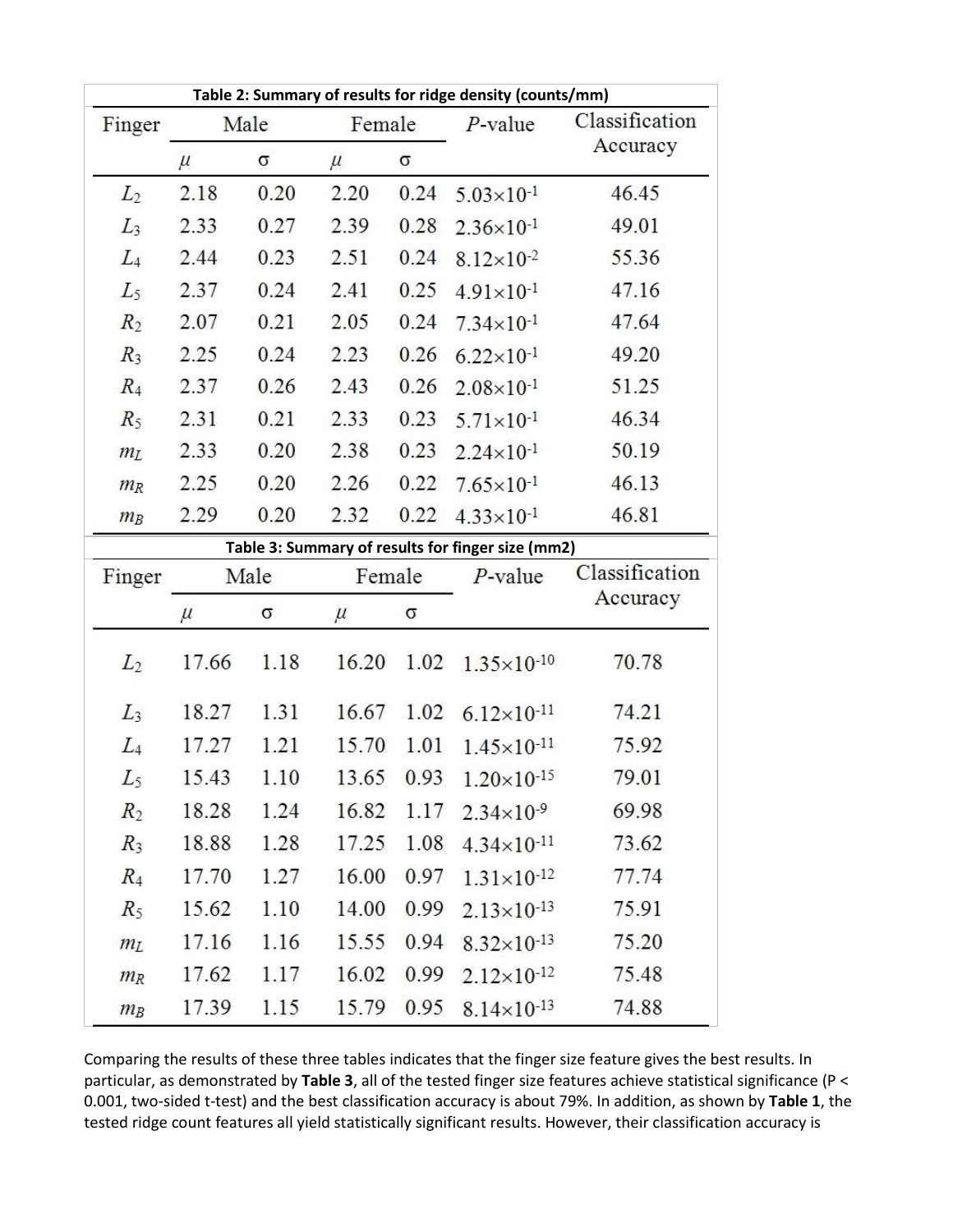inferior to that of the finger size feature. As shown by **Table 2**, none of the tested ridge density features achieve statistical significance and the best classification accuracy is only about 55%.

The second part of the experiment investigates the potential of improving the classification accuracy by combining features. Specifically, the first feature set consists of ridge count and finger size features. As shown by **Table 4**, this feature set improves the classification accuracy in contrast to the results obtained by the finger size features alone. The best classification accuracy of almost 86% is generated from the little finger of the left hand. By including the ridge density, the second feature set employs all three features and its classification results are summarized in the last column of **Table 4**. It shows that the addition of the ridge density feature does not improve the effective classification accuracy. This can be explained by the poor performance of the ridge density features for gender determination.

| count, density and size <sup>b</sup> |
|--------------------------------------|
|                                      |
|                                      |
|                                      |
|                                      |
|                                      |
|                                      |
|                                      |
|                                      |
|                                      |
|                                      |
|                                      |
|                                      |
|                                      |

# Discussion and Conclusion

This work proposes the use of three fingertip features for gender determination. Compared with conventional methods, the proposed approach has several distinct properties. First, since the traditional inked impressions are sensitive to factors such as skin condition, in this work finger images are captured using a digital camera.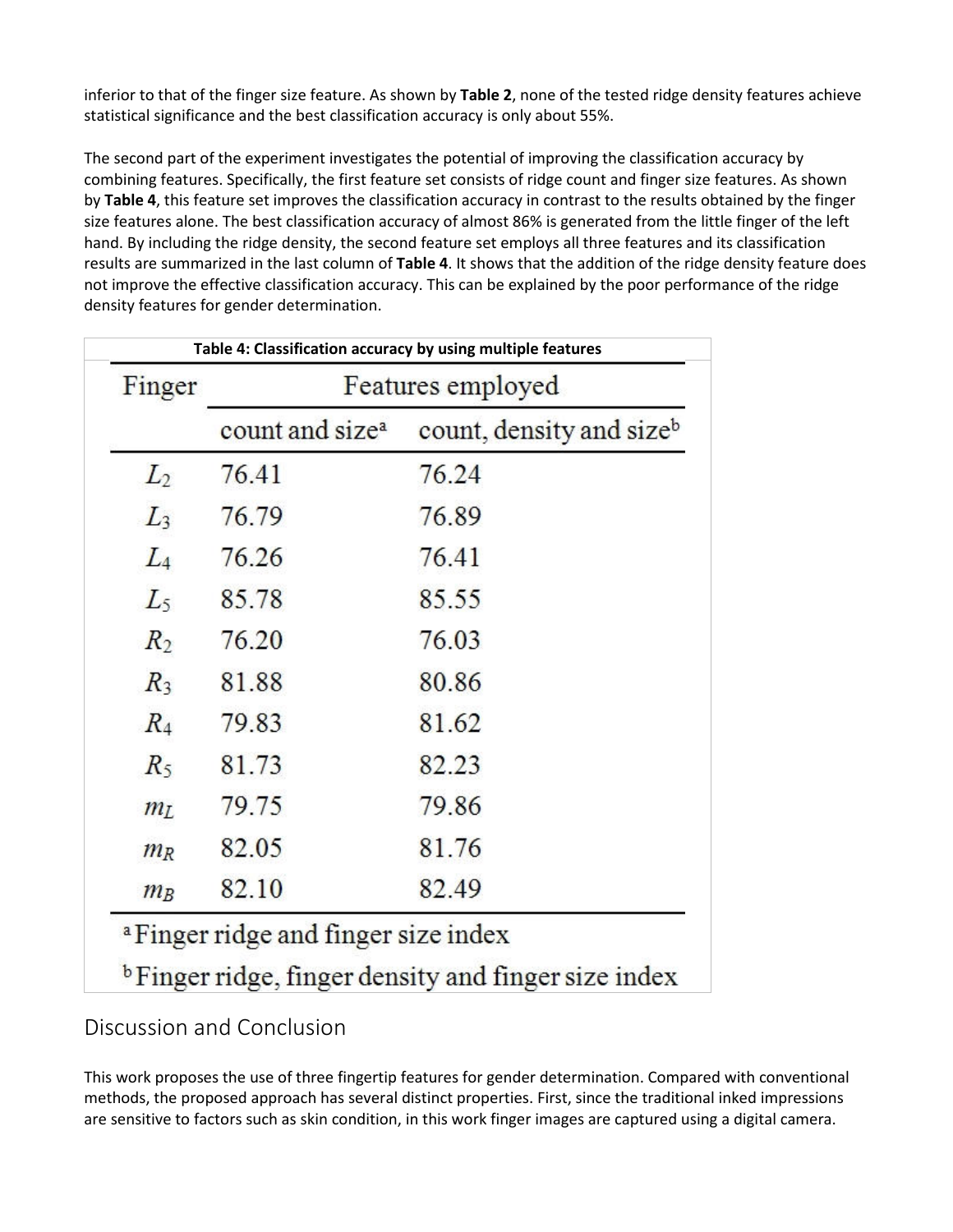Second, compared with the conventional ridge count measure obtained by inspecting a small portion of the fingertip, the ridge count feature proposed here is obtained from a line segment that intersects the entire fingertip. Third, the possibility of using the finger size as a feature for gender differentiation is investigated. To the best of our knowledge, this has not been studied previously.

The experimental results clearly demonstrate the potential of the proposed features for gender determination. However, several issues require further study. First, among the three tested features, finger size provides the best classification accuracy. However, unlike the permanence of ridge count, finger size may change with time. Therefore, future work is needed to investigate the age effect on finger size. Second, the effectiveness of the proposed approach for different populations also requires further investigation, as gender determination may be a population specific phenomenon.**<sup>22</sup>** Third, although some previous studies have a higher finger ridge count on their right hand than on their left,**23,24** our experimental results did not support this finding. In particular, as shown in **Table 1**, for males, the mean ridge count for the left and right hands were 39.73 ± 2.63 and 39.41 ± 2.73 (P-value = 0.525), respectively. For females, the mean ridge counts for the left and right hands were 36.80  $\pm$ 2.88 and 35.97 ± 2.62 (P-value = 0.110), respectively. It is not clear whether this inconsistency is caused by the new ridge count measure employed or by the difference between the tested populations. In closing, the proposed methods look promising for gender determination. More extensive experiments are planned.

# References

- 1. Rao NG, Kotian MS. Foot print ratio (FPR) a clue for establishing sex identity. *J Indian Acad Forensic Med*. 1990;2(2):51-6.
- 2. Robling AG, Ubelaker DH. Sex estimation from the metatarsals. *J Forensic Sci*. 1997 Nov;42(6):1062-9.
- 3. Işcan MY, Loth SR, King CA, et al. Sexual dimorphism in the humerus: a comparative analysis of Chinese, Japanese and Thais. *Forensic Sci Int*. 1998 Nov 30;98(1-2):17-29.
- 4. Mall G, Hubig M, Büttner A, et al. Sex determination and estimation of stature from the long bones of the arm. *Forensic Sci Int*. 2001 Mar 1;117(1-2):23-30.
- 5. Wunderlich RE, Cavanagh PR. Gender differences in adult foot shape: implications for shoe design. *Med Sci Sports Exerc*. 2001 Apr;33(4):605-11.
- 6. Purkait R. Sex determination from femoral head measurements: a new approach. *Leg Med (Tokyo)*. 2003 Mar;5 Suppl 1:S347-50.
- 7. Ozden H, Balci Y, Demirustu C, et al. Stature and sex estimate using foot and shoe dimensions. *Forensic Sci Int*. 2005 Jan 29;147(2-3):181-4.
- 8. Kemkes-Grottenthaler A. Sex determination by discriminant analysis: an evaluation of the reliability of patella measurements. *Forensic Sci Int*. 2005 Jan 29;147(2-3):129-33.
- 9. Schwartz GT, Dean MC. Sexual dimorphism in modern human permanent teeth. *Am J Phys Anthropol*. 2005 Oct;128(2):312-7.
- 10. Celbis O, Agritmis H. Estimation of stature and determination of sex from radial and ulnar bone lengths in a Turkish corpse sample. *Forensic Sci Int*. 2006 May 10;158(2-3):135-9.
- 11. Jain AK, Hong L, Pankanti S, et al. An identity-authentication system by using fingerprints. *Proc IEEE*. 1997;85:1365-88.
- 12. Holt SB. The genetics of dermal ridges. Springfield, Ill.: Charles Thomas; 1968.
- 13. Rostron J, Mittwoch U. Sex and lateral asymmetry of the finger ridge-count. *Ann Hum Biol*. 1977 Jul;4(4):375-7.
- 14. Mustanski BS., Bailey JM, Kaspar S. Dermatoglyphics, handedness, sex, and sexual orientation. *Arch Sex Behav*. 2002 Feb;31(1):113-22.
- 15. van Oel CJ, Baaré WFC, Hulshoff Pol HE, et al. Differentiating between low and high susceptibility to schizophrenia in twins: the significance of dermatoglyphic indices in relation to other determinants of brain development. *Schizophr Res*. 2001 Dec 1;52(3):181-93.